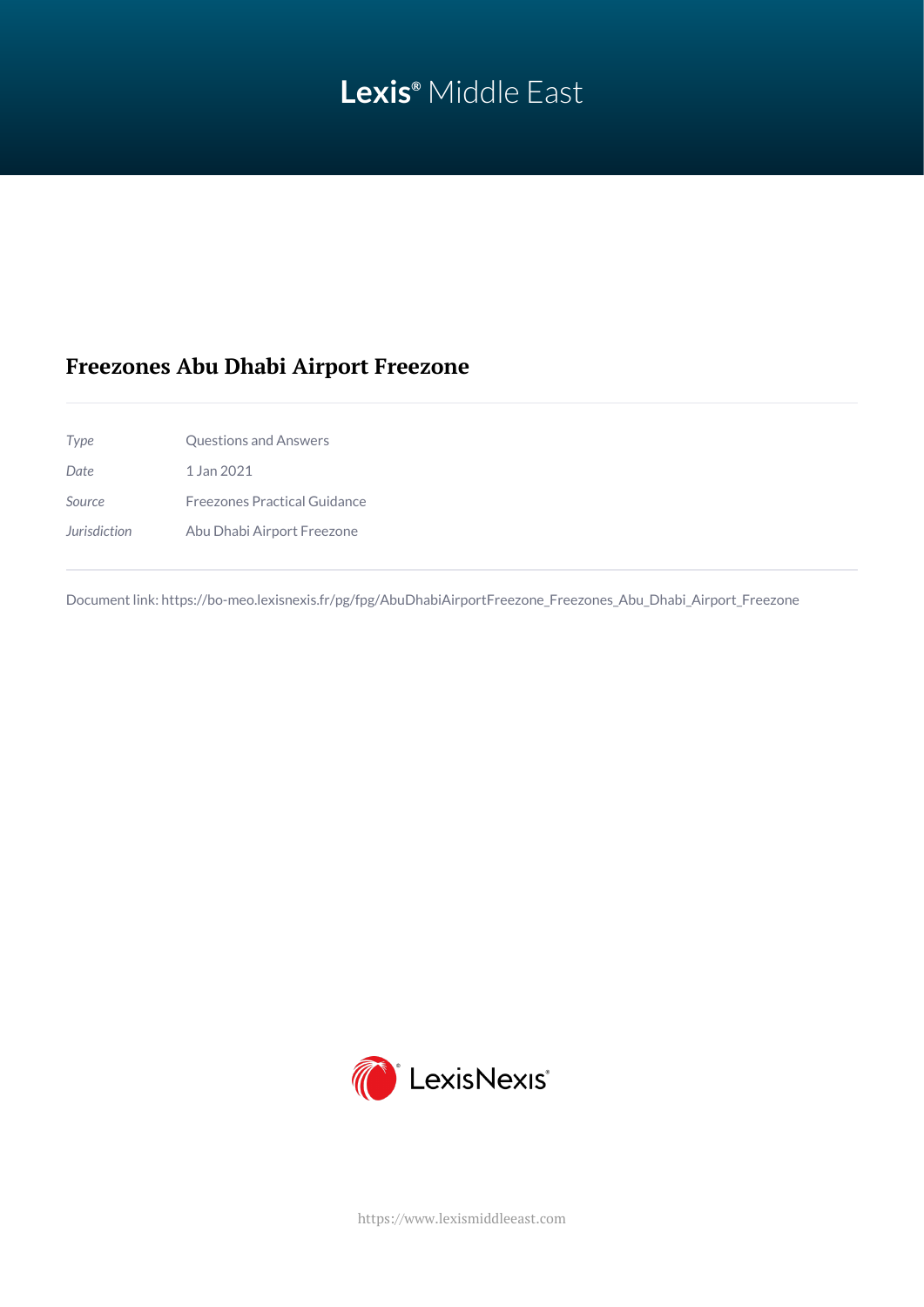## **Table of contents**

| 4. What are the key areas of UAE and Emirate legislation businesses operating in this freezone must still comply with? What   |  |
|-------------------------------------------------------------------------------------------------------------------------------|--|
| 5. What are the key UAE and Emirate onshore agencies a business operating in this freezone would need to register or comply   |  |
|                                                                                                                               |  |
|                                                                                                                               |  |
|                                                                                                                               |  |
|                                                                                                                               |  |
|                                                                                                                               |  |
|                                                                                                                               |  |
|                                                                                                                               |  |
|                                                                                                                               |  |
|                                                                                                                               |  |
| 15. Are there any specific rules governing when moveable property is removed from the freezone area or transferred into the   |  |
|                                                                                                                               |  |
| 17. Is there any specific ongoing regulation or monitoring of firms operating as particular types of company by this freezone |  |
|                                                                                                                               |  |
|                                                                                                                               |  |
|                                                                                                                               |  |
|                                                                                                                               |  |
|                                                                                                                               |  |
|                                                                                                                               |  |
|                                                                                                                               |  |
|                                                                                                                               |  |
|                                                                                                                               |  |
|                                                                                                                               |  |
| 28. What environmental requirements must construction companies building in this freezone consider, e.g. form of building,    |  |
|                                                                                                                               |  |
|                                                                                                                               |  |
|                                                                                                                               |  |
|                                                                                                                               |  |
|                                                                                                                               |  |
|                                                                                                                               |  |
|                                                                                                                               |  |

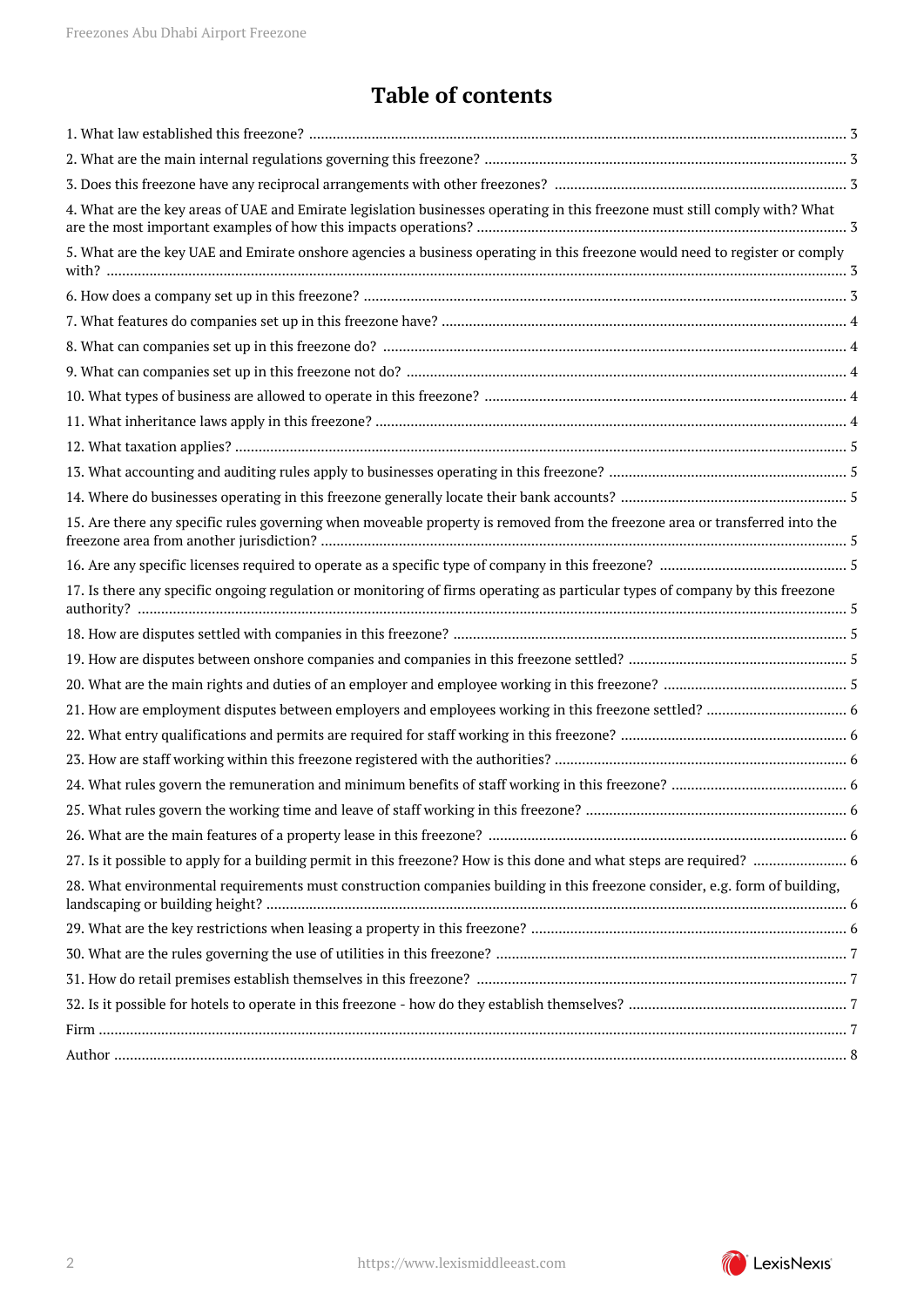## <span id="page-2-0"></span>**1. What law established this freezone?**

The following laws which established the Abu Dhabi Airport Business City are:

- Abu Dhabi Executive Council Decision No. 61/2010 which gives the Sky City the authority to grant free zone status to the properties owned by the Abu Dhabi Airports Company.
- Abu Dhabi Executive Council Decision No. 62/2010
- Abu Dhabi Executive Council Decision No. 63/2010

#### <span id="page-2-1"></span>**2. What are the main internal regulations governing this freezone?**

The main internal regulation governing this free zone is the Abu Dhabi Airport Free Zone Companies Registration Regulation. The provisions of this regulation address issues not covered by UAE Federal Law No. 2/2015 concerning commercial companies. All matters not addressed by the regulation are covered by UAE Federal Law No. 2/2015.

## <span id="page-2-2"></span>**3. Does this freezone have any reciprocal arrangements with other freezones?**

This free zone does not have any reciprocal arrangements with other free zones.

## <span id="page-2-3"></span>**4. What are the key areas of UAE and Emirate legislation businesses operating in this freezone must still comply with? What are the most important examples of how this impacts operations?**

The key areas of UAE Federal Legislation that businesses operating in this freezone must comply with are:

- UAE Federal Law No. 2/2015 concerning Commercial Companies (e.g. banks must be located within the country)
- UAE Federal Law No. 8/1980 regarding the regulation of labor relations and its amendments
- UAE Federal Law No. 4/2002 regarding the criminalization of money laundering (e.g. disclosure of currencies, penalties for money laundering).

In general, UAE Federal legislation will cover any matters not covered by the free zone's internal regulations.

## <span id="page-2-4"></span>**5. What are the key UAE and Emirate onshore agencies a business operating in this freezone would need to register or comply with?**

The key UAE and Emirate onshore agencies a business would need to register depends on the activity of that company. Some general onshore agencies which need to register include:

- Abu Dhabi Airports Company
- Abu Dhabi Municipality
- UAE General Directorate of Resident and Foreign Affairs
- Department of Municipal Affairs
- Notaries

#### <span id="page-2-5"></span>**6. How does a company set up in this freezone?**

Companies wishing to establish themselves in this free zone must follow a three-step procedure.

#### **Step 1: Submission of Documents**

- Application form
- Business plan
- A copy of the manager's passport
- A passport-sized photo of the manager
- No objection letter from the current sponsor (in cases where the applicant is a resident in the UAE)
- Two years audited financial reports for a corporate entity or a certificate of reference from a personal bank of the individual shareholder.

#### **Step 2:**

- Payments must be completed: registration fees, licensing fees
- Documents concerning company's formation, ownership and management must be provided

#### **Step 3:**

Lease agreement must be signed;

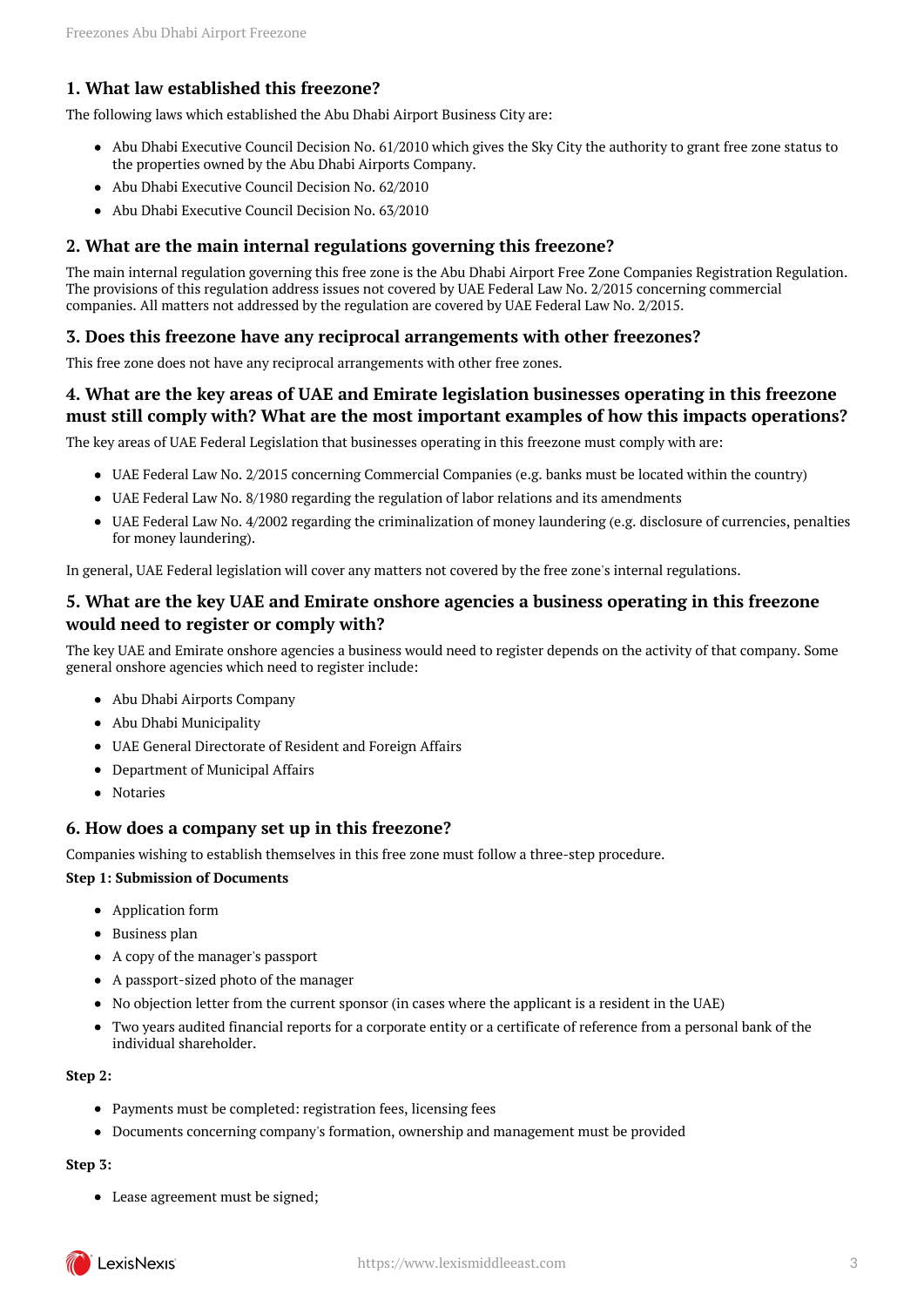- Issuance of the business license upon completion of step one and step two
- Visa Processing

## <span id="page-3-0"></span>**7. What features do companies set up in this freezone have?**

Like all free zones, the Abu Dhabi Airport Free Zone allows 100% foreign company ownership, and 100% repatriation of capital and profits. The free zone also provides a 100% exemption for corporate tax, import and export tax, and personal income tax. In addition, the free zone offers the following advantages:

- Unified administrative services
- Cargo clearance service
- Online customer service
- Proximity to the Airport
- On-site customs inspection
- International freight forwarders and logistics services

#### <span id="page-3-1"></span>**8. What can companies set up in this freezone do?**

Activities relating to the following industries are authorized:

- Aerospace and Aviation
- Maintenance, Repair and Overhaul (MRO)
- **•** Airport Services
- Airline Services
- Aircraft Interiors
- Cargo Freight and Logistics
- Consultancy
- Technology and ICT
- Transportation
- Warehousing and Distribution
- Marketing and Events
- Regional Headquarters
- Knowledge and Development

Businesses setting themselves up in this freezone are expected to operate in an activity relating to the aviation industry.

#### <span id="page-3-2"></span>**9. What can companies set up in this freezone not do?**

Activities outside of their permitted license.

#### <span id="page-3-3"></span>**10. What types of business are allowed to operate in this freezone?**

Companies set up in this free zone can conduct activities relating to the following industries:

- Aerospace and Aviation
- Maintenance, Repair and Overhaul (MRO)
- **•** Airport Services
- Airline Services
- Aircraft Interiors
- Cargo Freight and Logistics
- Consultancy
- Technology and ICT
- Transportation
- Warehousing and Distribution
- Marketing and Events
- Regional Headquarters
- <span id="page-3-4"></span>Knowledge and Development

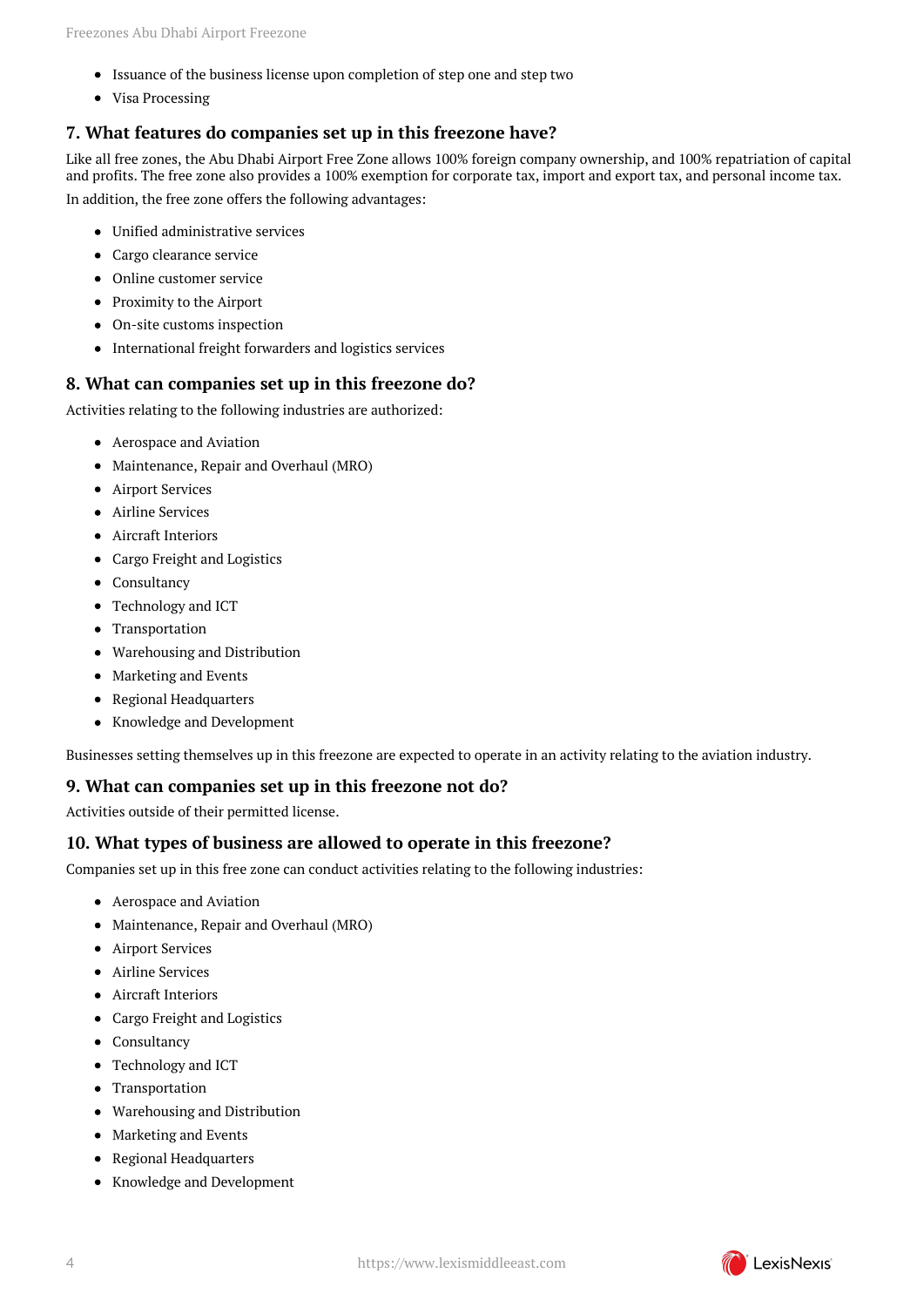## **11. What inheritance laws apply in this freezone?**

The general laws of the UAE are applicable (Islamic Sharia Law) if an area of law is not covered by the Ajman Freezone's regulations. A non-Muslim expatriate can request that the laws of their home country apply, as per the Personal Affairs Law, UAE Federal Law No. 28/2005.

## <span id="page-4-0"></span>**12. What taxation applies?**

The Abu Dhabi Airport Freezone allows for 100% foreign ownership, tax free (including corporate, import and export, and personal tax).

## <span id="page-4-1"></span>**13. What accounting and auditing rules apply to businesses operating in this freezone?**

Businesses operating in this free zone must keep accounting records, and submit auditing reports at least once a year as per the provisions of Part 11 of the Abu Dhabi Airport Freezone Companies Registration Regulation.

#### <span id="page-4-2"></span>**14. Where do businesses operating in this freezone generally locate their bank accounts?**

Businesses operating in this freezone must select a bank in the UAE to open their bank accounts, as per the provisions set out in the Commercial Companies Law.

## <span id="page-4-3"></span>**15. Are there any specific rules governing when moveable property is removed from the freezone area or transferred into the freezone area from another jurisdiction?**

Businesses set up in the Abu Dhabi Airport Free Zone must keep their activities to within the free zone. In order to operate within the mainland, a local agent/distributor must be appointed.

## <span id="page-4-4"></span>**16. Are any specific licenses required to operate as a specific type of company in this freezone?**

The following licences are required to operate in this free zone:

- Trading Licences
- Light Industrial Licences
- Service Licences
- National Industrial Licences

The following types of companies are authorized:

- Freezone Limited Liability Company (Corporate)
- Freezone Limited Liability Company (Natural)
- Branch of local or foreign companies.

## <span id="page-4-5"></span>**17. Is there any specific ongoing regulation or monitoring of firms operating as particular types of company by this freezone authority?**

As per Part 15 of the Abu Dhabi Airport Free Zone Companies Registration Regulation, the freezone authority may appoint an inspector to investigate a company's business dynamics. The company's directors must produce records at an investigator's request.

## <span id="page-4-6"></span>**18. How are disputes settled with companies in this freezone?**

Disputes are settled through the traditional UAE courts, unless another platform for the settlement of disputes has been agreed on in the contact. A case against an Abu Dhabi Airport Freezone company should be filed with the courts of the Emirate of Abu Dhabi.

## <span id="page-4-7"></span>**19. How are disputes between onshore companies and companies in this freezone settled?**

Unless another platform for the settlement of disputes has been agreed on in the contact, such cases should be filed with the courts of the Emirate of Abu Dhabi.

## <span id="page-4-8"></span>**20. What are the main rights and duties of an employer and employee working in this freezone?**

The provisions of UAE Federal Law No. 8/1980 and its amendments apply to employers and employees in this free zone such as:

- 1. 1. Article 91: Employer must provide the employee with protective equipment, clothing, instructions on all other means of protection to protect him from hazards of injuries, hazards of fire and vocational diseases.
- 2. 2. Article 92: Employer must display at a conspicuous point detailed instructions, in Arabic and in a language understood by employees, concerning methods to prevent fire and protect employees from dangers.
- 3. 3. Article 93: Employer must provide each 100 employees with one medical aid box.

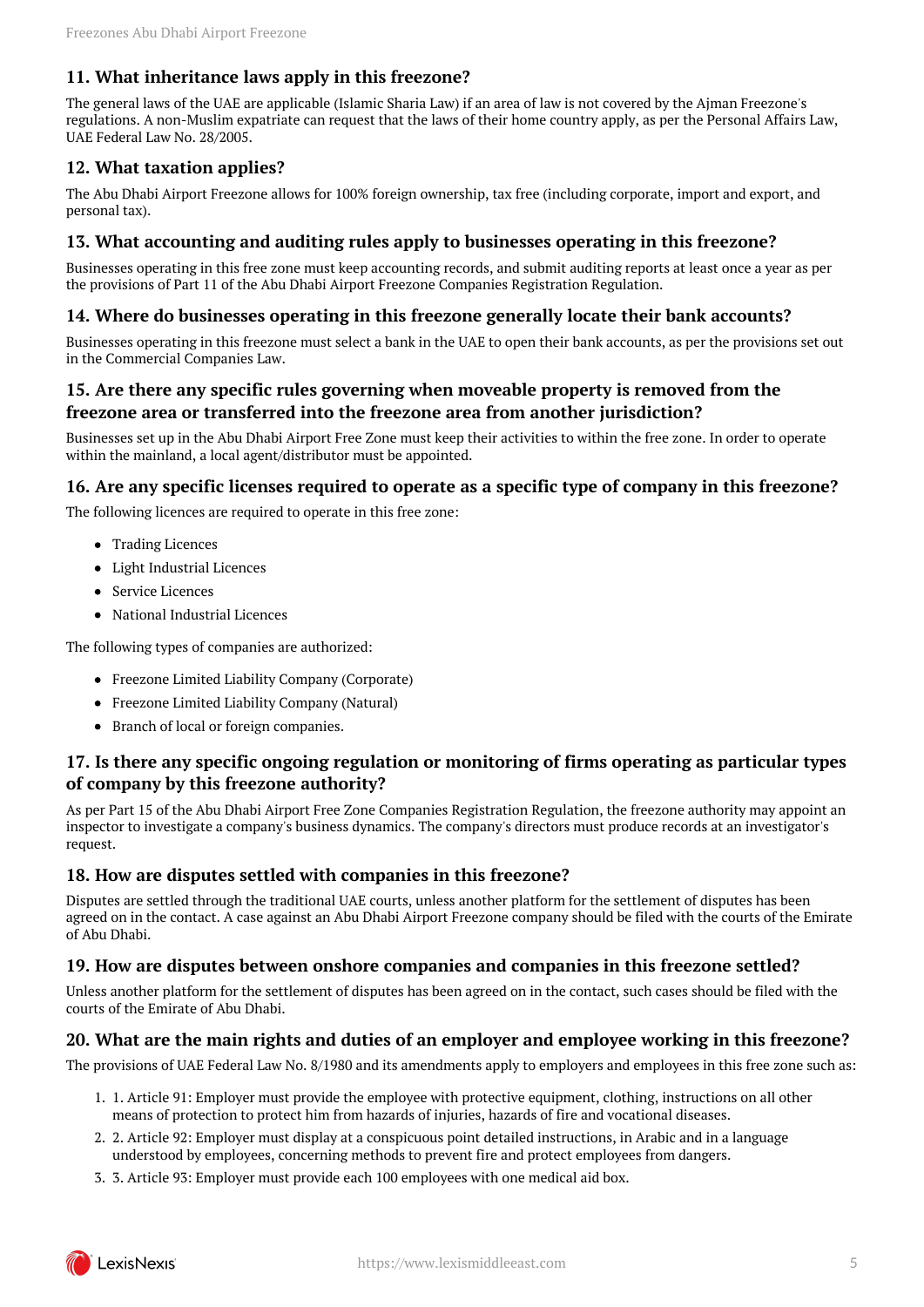- 4. 4. Article 94, 96: Employer must provide proper cleanliness, ventilation, adequate illumination, potable water and toilets, clean atmosphere and precautionary measures against fire and electric current.
- 5. 5. Article 95: Employer must appoint one physician to do full medical checkups at least once every 6 months for employees exposed to an infection risk. Employer must record the results.
- 6. 6. Article 96: Employer must provide employees with means of medical care.
- 7. 7. Article 97-98: Employer (or his representative) must regularly inform employees of dangers related to their profession and provide written preventative measures.
- 8. 8. Article 99: Employer must forbid alcoholic drinks and intoxicated persons in the workplace.

## <span id="page-5-0"></span>**21. How are employment disputes between employers and employees working in this freezone settled?**

The UAE Labour Law, UAE Federal Law No. 8/1980 states that in the case of these disputes, an application must be filed with the Ministry of Labour in Abu Dhabi. If the parties are unable to solve the case by this manner, the case will be referred to the courts.

## <span id="page-5-1"></span>**22. What entry qualifications and permits are required for staff working in this freezone?**

Qualifications will depend on the employee's position and their company's license. An employee requires a visa/entry permit for which a personnel sponsorship agreement must be submitted. A residence permit must then be obtained; this requires getting an Emirates ID card and a medical check-up.

#### <span id="page-5-2"></span>**23. How are staff working within this freezone registered with the authorities?**

Staff working within this free zone are registered under their company's name, which is registered in this free zone. The company's trade license and the employee's passport must be submitted to the Abu Dhabi Airport Free Zone Authority's Licensing Department to obtain the required visa.

#### <span id="page-5-3"></span>**24. What rules govern the remuneration and minimum benefits of staff working in this freezone?**

UAE Federal Law No. 8/1980 and its amendments grant employees the right to obtain insurance and end of service benefits.

#### <span id="page-5-4"></span>**25. What rules govern the working time and leave of staff working in this freezone?**

UAE Federal Law No. 8/1980 and its amendments give employees the right to at least one rest day per week, if an employee works on a Friday they can obtain an additional 50% of their wage. The maximum working hours for an employee is 40 hours per week. As for the leave of staff working in this free zone, if they have been employment for more than 6 months and less than a year, they are entitled to annual leave of two days per month and 30 days annually.

#### <span id="page-5-5"></span>**26. What are the main features of a property lease in this freezone?**

The main features of a property lease in this free zone are the following:

- Availability of land plots for long-term leases
- Availability of warehouse facilities (360 m2 to 2880 m2)
- Availability of ready offices and workstations

A company must be incorporated in the freezone in order to lease a property.

#### <span id="page-5-6"></span>**27. Is it possible to apply for a building permit in this freezone? How is this done and what steps are required?**

It is possible to apply for a building permit in this free zone, namely by making an application to the Abu Dhabi Municipality. The following documents must be submitted:

- Approved site plan
- Urban planning council approval
- Commissioned letter signed by the owner
- Liability free certificate

## <span id="page-5-7"></span>**28. What environmental requirements must construction companies building in this freezone consider, e.g. form of building, landscaping or building height?**

<span id="page-5-8"></span>The standards set out by the Abu Dhabi Environment, Health, and Safety Management System Policy, and the Abu Dhabi International Building Code must be complied with.

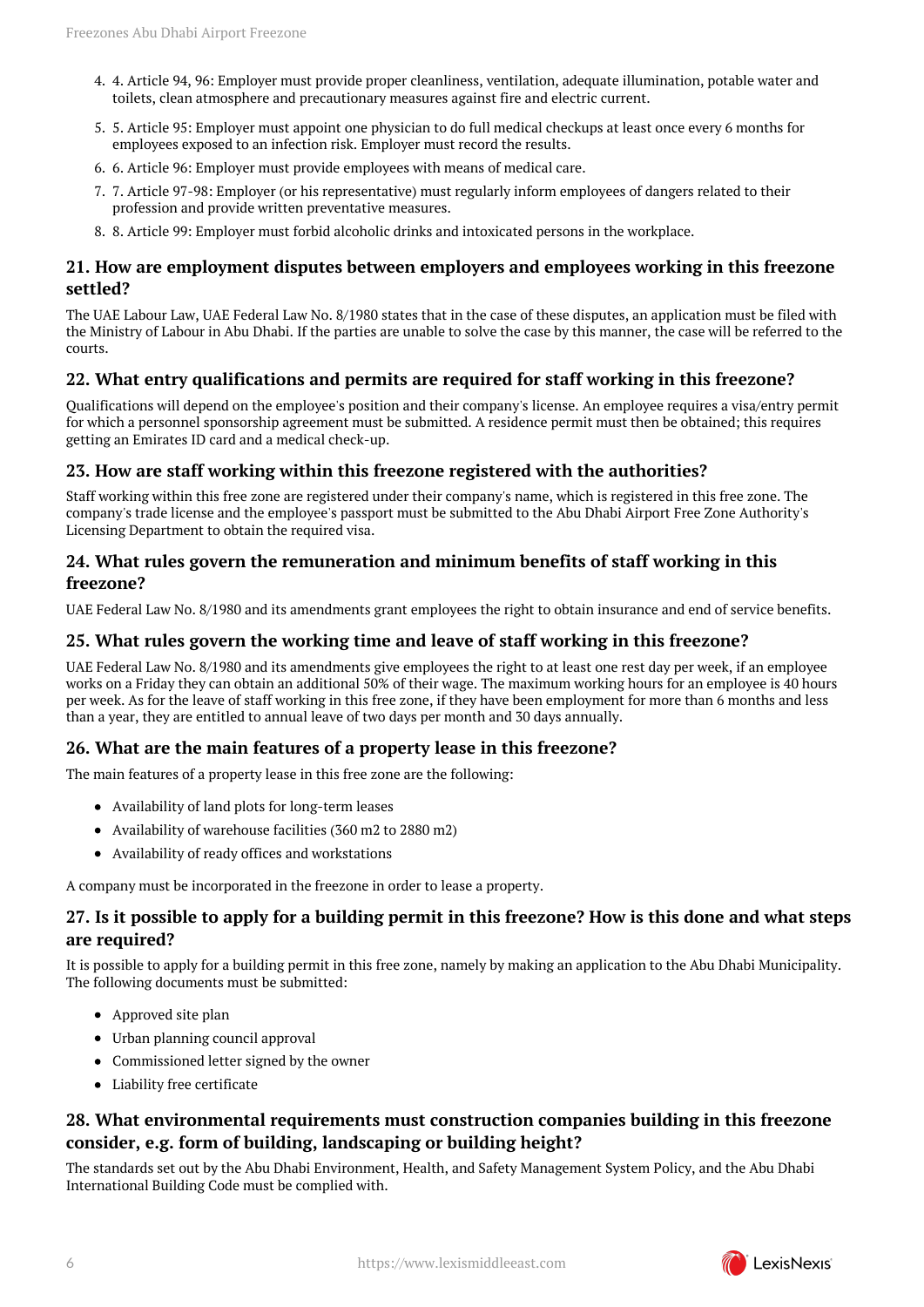## **29. What are the key restrictions when leasing a property in this freezone?**

There are several key restrictions when leasing a property at Abu Dhabi Airport Business City. A company must be incorporated within the freezone in order to lease property. Additionally, a company must (i) have share capital of AED 150,000 to 1,000,000, (ii) operate in an industry segment or be licensed for an activity which is permitted in Abu Dhabi Airport Business City, and (iii) be incorporated as one of the legal entities allowed in the Abu Dhabi Airport Business City.

#### <span id="page-6-0"></span>**30. What are the rules governing the use of utilities in this freezone?**

The use of utilities is determined based on actual usage in this free zone.

#### <span id="page-6-1"></span>**31. How do retail premises establish themselves in this freezone?**

There are no specific restrictions prohibiting retail establishments from operating in this freezone. The same process would apply as for any other type of business.

#### <span id="page-6-2"></span>**32. Is it possible for hotels to operate in this freezone - how do they establish themselves?**

It is possible for hotels to operate in this free zone. They establish themselves the same way other businesses would in this free zone.

<span id="page-6-3"></span>**Firm**



**STA LAW FIRM**